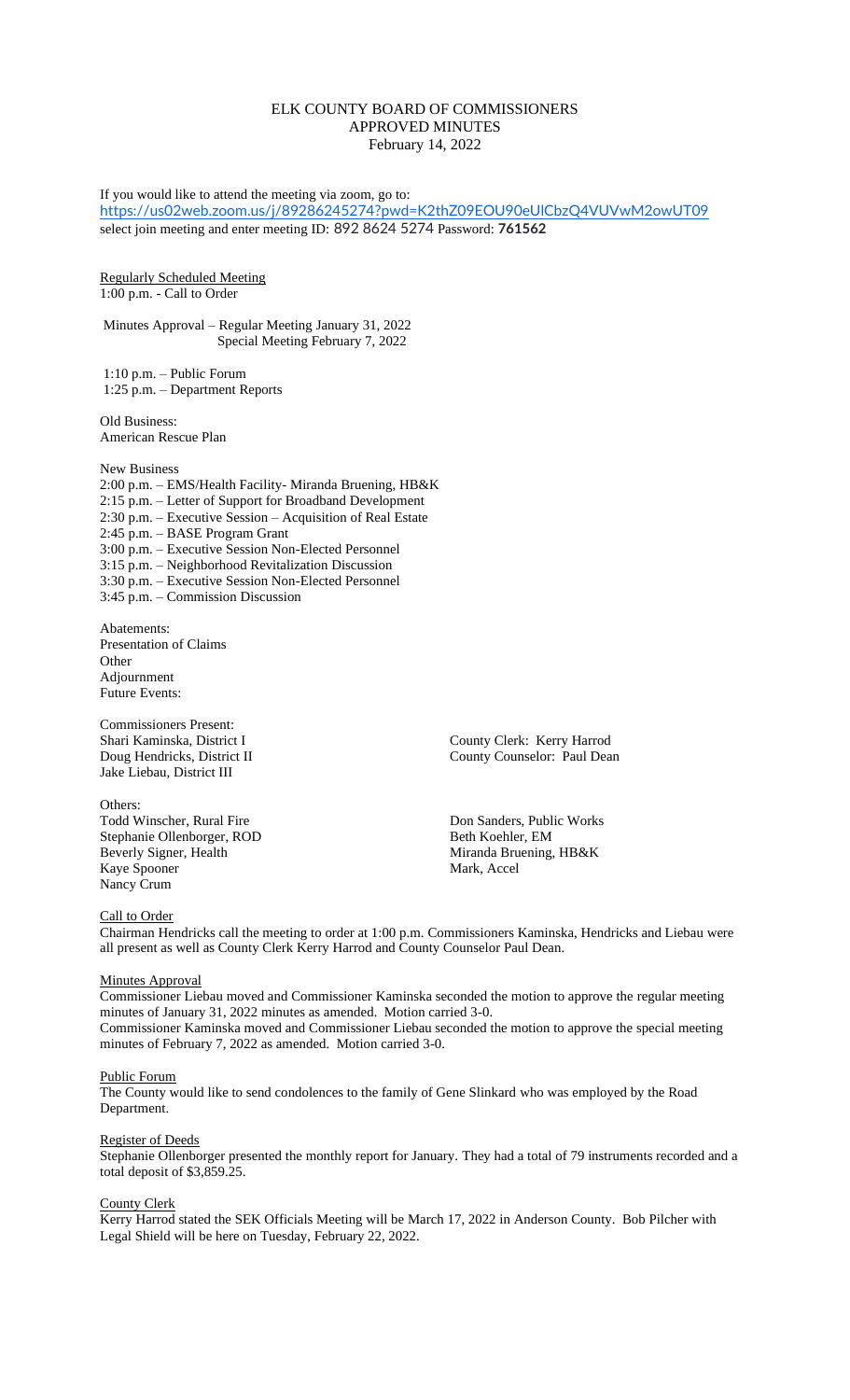## Rural Fire

Todd Winscher stated the 6x6 in Longton is down. Tomorrow will be a red flag day which will automatically to a burn ban in place. Mr. Winscher will notify the Sheriff's Office of this.

#### Emergency Management

Beth Koehler stated the operations manager at the windfarm contacted her to get some project ideas from rural fire. Mrs. Koehler will speak with Todd Winscher regarding possible projects and submit them. Severe weather awareness week is March 7-11, 2022. Mrs. Koehler stated we will be participating in the statewide tornado drill at 10:00 a.m. March 8, 2022.

## Public Works

## Road

Don Sanders stated they have been working on finding dust control products. The calcium chloride will be just under \$1,100 a pallet. This would make the material price for 3 ¼ miles \$17,500 before it is put down. Mr. Sanders will contact both quarries to see about cost sharing. The county should be receiving a check from FEMA in the \$170,000 range soon. The bridge on Road 7 has been combined with the mitigation project on the Green Ranch bridge project. Mr. Sanders stated he is trying to get that changed.

## **Health**

Beverly Signer stated Kandy Dowell would be back to work this week.

#### American Rescue Plan

The second payment will be in May 2022. Ashley Osborn will send a letter stating how much the county will be receiving.

## County Tax Sale

Paul Dean stated the tax sale could possibly be held in May 2022. There are thirty-six tracts at this time.

#### Hay Ground by New Facility

Commissioner Kaminska moved and Commissioner Liebau seconded the motion to renew the lease for haying the property south of the new EMS/Health Facility with Jim Stange under the same terms. Motion carried 3-0.

#### Letter of Support for Broadband Development

Commissioner Kaminska moved and Commissioner Liebau seconded the motion to authorize the Chair to sign a letter of support in regards to NextLink Broadband Development. Motion carried 3-0.

## Executive Session 1:35 p.m.

Commissioner Kaminska moved and Commissioner Liebau seconded the motion to go into executive session for 20 minutes to discuss potential acquisition of real estate with Paul Dean present. Motion carried 3-0.

Back in session 1:55 p.m. No action taken.

## EMS/Health Facility

Miranda Bruening with HB&K stated she can't set a substantial completion date until electrical is finished. Discussion was had regarding a door keypad, the punch list and change orders. Commissioner Kaminska moved and Commissioner Liebau seconded the motion to execute change order #5 between Elk County and Accel Construction to reduce the over all price of the EMS/Health building by \$1,770.20 to a new price of \$1,164,768.38. Motion carried 3-0.

#### Building A Stronger Economy Grant (BASE)

This is a grant for new or maintaining existing industrial parks through the Department of Commerce. The County is going to pursue this grant. Beth Koehler will be writing the grant application. The application requires a project budget, project timeline and an acknowledgment of the States sexual harassment policy. The deadline to submit the application is February 28, 2022. Commissioner Kaminska moved and Commissioner Liebau seconded the motion to approve the States sexual harassment policy for purposes of submitting a grant application. Commissioner Kaminska moved and Commissioner Liebau seconded the motion to table the vote for a few minutes. Motion carried 3-0. Commissioner Liebau moved and Commissioner Kaminska seconded the motion to call the vote. Motion carried 3-0.

Commissioner Kaminska moved and Commissioner Liebau seconded the motion to engage Coonrod Construction to provide the project timeline and project budget for the grant application. Motion carried 3-0.

Commissioner Kaminska moved and Commissioner Liebau seconded the motion to call a special meeting on Wednesday, February 16, 2022 at 6:30 p.m. at the Moline Community Building to discuss the BASE Grant application with the Elk County Rodeo Association Board of Directors. Motion carried 3-0.

Commissioner Kaminska moved and Commissioner Liebau seconded the motion to have a special meeting on Tuesday, February 22, 2022 at 3:30 p.m. to discuss the BASE Grant application at the Courthouse. Motion carried 3-0.

## Neighborhood Revitalization Discussion

Discussion was had regarding establishing a neighborhood revitalization program in Elk County for businesses. Further discussion will be had at the next regular meeting.